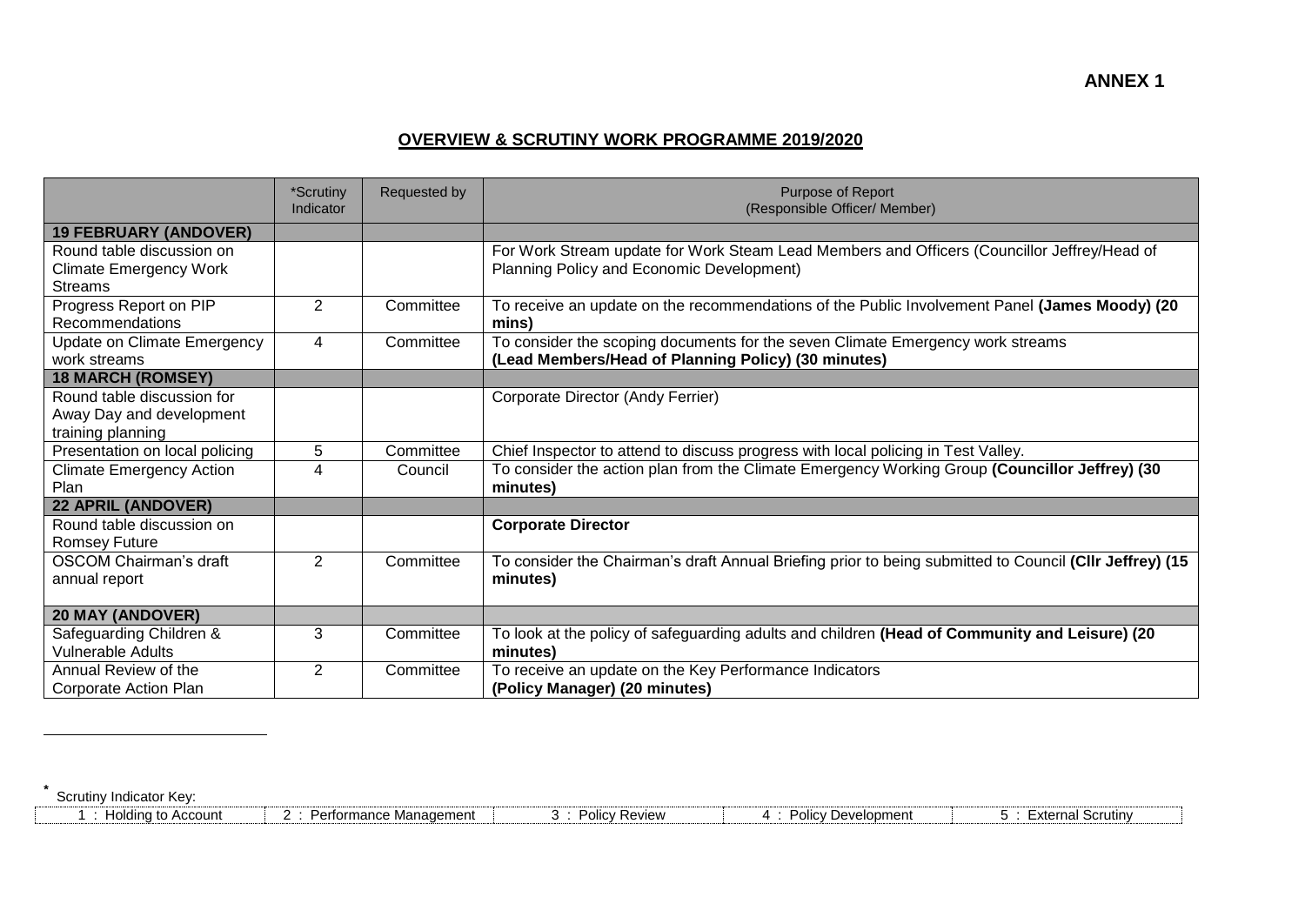|                                                                             | *Scrutiny<br>Indicator | Requested by | Purpose of Report<br>(Responsible Officer/ Member)                                                                          |  |
|-----------------------------------------------------------------------------|------------------------|--------------|-----------------------------------------------------------------------------------------------------------------------------|--|
| Chairman's Briefing                                                         | 2                      | Committee    | To consider the Chairman's final Annual Briefing prior to being submitted to Council. (Cllr Jeffrey)<br>$(15 \text{ mins})$ |  |
| <b>DATE TO BE CONFIRMED</b>                                                 | *Scrutiny<br>Indicator | Requested by | Purpose of Report<br>(Responsible Officer/ Member)                                                                          |  |
| Hampshire Fire and Rescue                                                   | 5                      | Committee    | To update the Committee on how the new structure is working                                                                 |  |
| Review of the Area Planning<br>Committee pilot                              | $\overline{2}$         | Committee    | To update the Committee on how the Area Planning Committees pilot is working.                                               |  |
| The promotion of healthy life<br>styles linked to sport and<br>recreation   | 4                      | Committee    | <b>Head of Community and Leisure</b>                                                                                        |  |
| Review of the Council's Key<br>Performance Indicators                       | Cabinet                | 2            | <b>Policy Manager</b>                                                                                                       |  |
| Review of the Economic<br>Development Strategy and Action<br>Plan           | Cabinet                | 4            | <b>Economic Development Officer</b>                                                                                         |  |
| New Neighbourhoods Review                                                   | Cabinet                | 3            | <b>Community Engagement Manager - Community Safety</b>                                                                      |  |
| Round table discussion on the<br>mapping of youth service type<br>provision | Committee              | 3            | Head of Community and Leisure - May                                                                                         |  |
| Cemetery Rules and Regulations<br>Review                                    | <b>TBC</b>             | <b>TBC</b>   | <b>Head of Community and Leisure</b>                                                                                        |  |

**\*** Scrutiny Indicator Key:

 $\overline{a}$ 

| Holding to Account | Performance Management | <b>Policy Review</b> | Policy Development | <sup>⊏</sup> xternal Scrutin∨ |
|--------------------|------------------------|----------------------|--------------------|-------------------------------|
|--------------------|------------------------|----------------------|--------------------|-------------------------------|